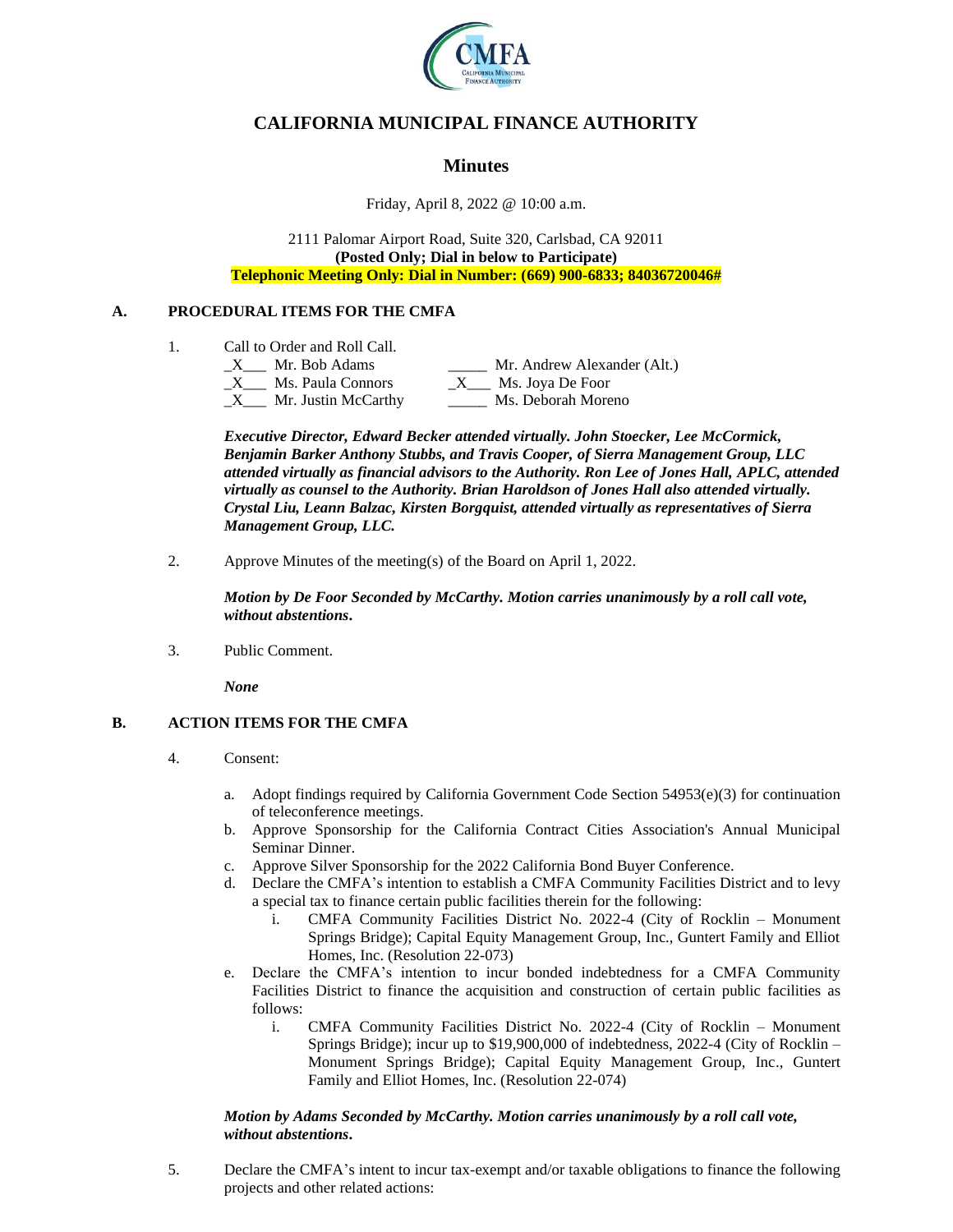a. 831 Water Street LP (831 Water Street Apartments), City of Santa Cruz, County of Santa Cruz; issue up to \$60,000,000 in tax-exempt and/or taxable revenue bonds. (Resolution 22- 075)

#### *Motion by De Foor Seconded by Adams. Motion carries unanimously by a roll call vote, without abstentions***.**

- 6. Authorize the issuance of revenue bonds or other obligations to finance or refinance the following projects, the execution and delivery of related documents, and other related actions:
	- a. Canterbury Village, LP., (Canterbury Village Apartments), City of Santa Clarita, County of Los Angeles; issue up to \$20,000,000 in tax-exempt and/or taxable revenue bonds. (Resolution 22-076)

#### *Motion by Adams Seconded by McCarthy. Motion carries unanimously by a roll call vote, without abstentions***.**

b. Oakland MacArthur Pacific Associates, a California Limited Partnership, (MacArthur Studios Apartments), City of Oakland, County of Alameda; issue up to \$70,000,000 in tax-exempt and/or taxable revenue bonds. (Resolution 22-077)

#### *Motion by De Foor Seconded by McCarthy. Motion carries unanimously by a roll call vote, without abstentions***.**

c. Milpitas Pacific Associates, a California Limited Partnership, (308 Sango Apartments), City of Milpitas, County of Santa Clara; issue up to \$60,000,000 in tax-exempt and/or taxable revenue bonds. (Resolution 22-078)

#### *Motion by Adams Seconded by De Foor. Motion carries unanimously by a roll call vote, without abstentions***.**

d. Mammoth Lakes Pacific Associates, a California Limited Partnership, (The Parcel Phase I Apartments), Town of Mammoth Lakes, County of Mono; issue up to \$50,000,000 in taxexempt and/or taxable revenue bonds. (Resolution 22-079)

#### *Motion by Adams Seconded by De Foor. Motion carries unanimously by a roll call vote, without abstentions***.**

e. Standard Heritage Anaheim Owner LP, (Heritage Village Anaheim Apartments), City of Anaheim, County of Orange; up to \$100,000 in subordinate loan financing. (Resolution 22- 080)

#### *Motion by De Foor Seconded by McCarthy. Motion carries unanimously by a roll call vote, without abstentions***.**

f. Standard Heritage Escondido Owner LP, (Heritage Park Apartments Escondido), City of Escondido, County of San Diego; up to \$100,000 in subordinate loan financing. (Resolution 22-081)

#### *Motion by De Foor Seconded by Connors. Motion carries unanimously by a roll call vote, without abstentions***.**

g. Standard Heritage Livermore Owner LP, (Heritage Park Apartments Livermore), City of Livermore, County of Alameda; up to \$100,000 in subordinate loan financing. (Resolution 22-082)

#### *Motion by McCarthy Seconded by Adams. Motion carries unanimously by a roll call vote, without abstentions***.**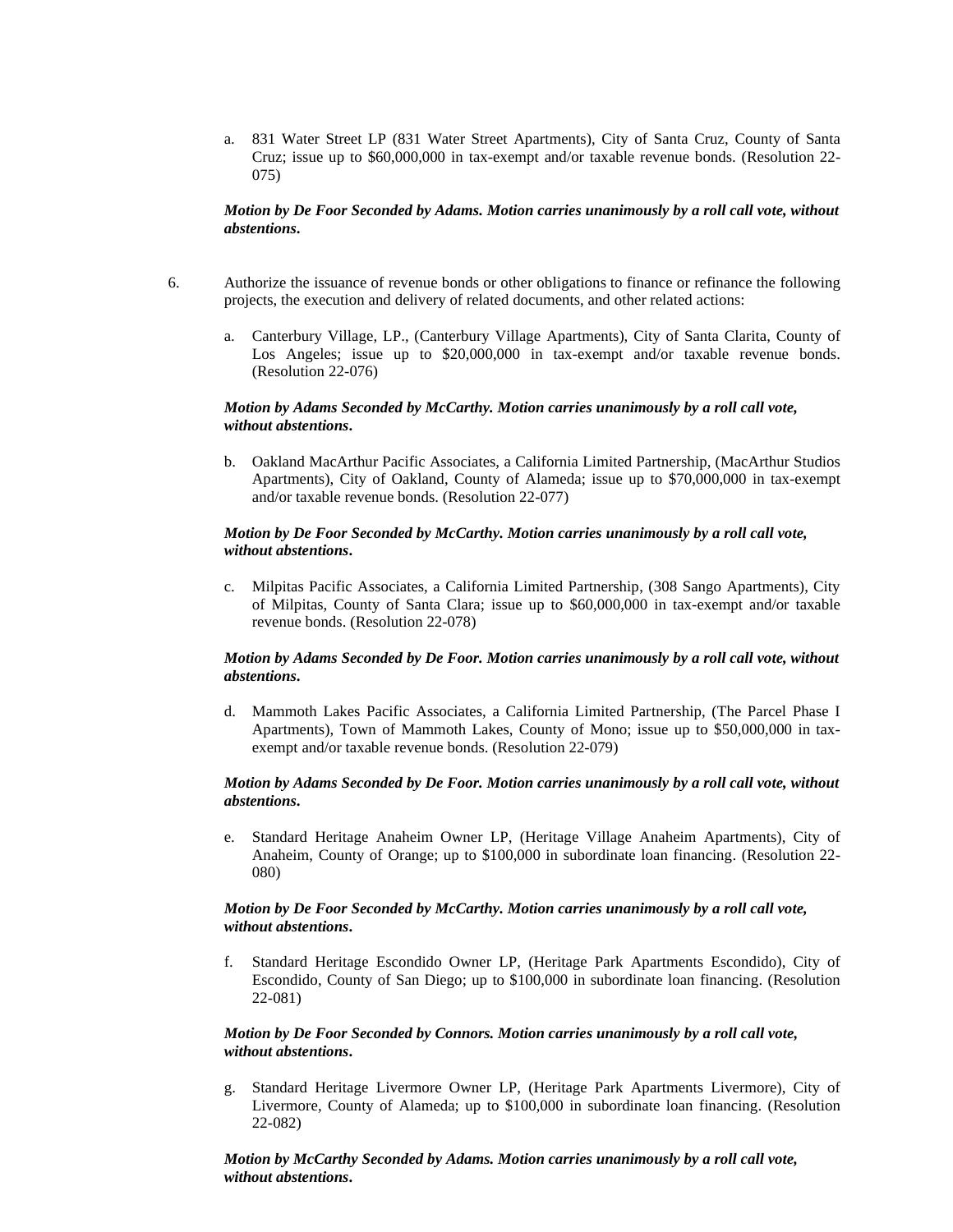h. TNRE 6, LLC, (Department of Homeland Security, Redding Project), City of Redding, County of Shasta; issue up to \$10,000,000 in tax-exempt and/or taxable revenue bonds. (Resolution 22-083)

#### *Motion by Adams Seconded by McCarthy. Motion carries unanimously by a roll call vote, without abstentions***.**

- 7. Authorize the formation of Community Facilities District in the County of Placer and the authorization to issue special tax bonds or other obligations to finance public infrastructure, and other related actions:
	- a. Hold a Public Hearing regarding the formation, bond issuance and appropriation limits for proposed California Municipal Finance Authority Community Facilities District No. 2022-1 (County of Placer – Winding Creek Estates).

#### *The public hearing was held with no comments from the public***.**

b. Approve Resolution forming California Municipal Finance Authority Community Facilities District No. 2022-1 (County of Placer – Winding Creek Estates). (Resolution 22-084)

#### *Motion by Adams Seconded by De Foor. Motion carries unanimously by a roll call vote, without abstentions***.**

c. Approve Resolution determining necessity to incur up to \$1,600,000 of bonded indebtedness and other debt in and for California Municipal Finance Authority Community Facilities District No. 2022-1 (County of Placer – Winding Creek Estates). (Resolution 22-085)

#### *Motion by De Foor Seconded by McCarthy. Motion carries unanimously by a roll call vote, without abstentions***.**

d. Approve Resolution calling a special election in and for California Municipal Finance Authority Community Facilities District No. 2022-1 (County of Placer – Winding Creek Estates). (Resolution 22-086)

#### *Motion by Adams Seconded by De Foor. Motion carries unanimously by a roll call vote, without abstentions***.**

e. Announcement of results of election.

#### *Results of the election were unanimously in favor of CFD formation***.**

f. Approve Resolution declaring results of special election and directing recording of notice of special tax lien in and for the California Municipal Finance Authority Community Facilities District No. 2022-1 (County of Placer – Winding Creek Estates). (Resolution 22-087)

#### *Motion by De Foor Seconded by Adams. Motion carries unanimously by a roll call vote, without abstentions***.**

g. Introduction and Waiving First Reading of Ordinance levying special taxes within California Municipal Finance Authority Community Facilities District No. 2022-1 (County of Placer – Winding Creek Estates). (Ordinance 22-01)

*Motion by De Foor Seconded by McCarthy. Motion carries unanimously by a roll call vote, without abstentions***.**

#### **C. INFORMATIONAL ITEMS FOR THE CMFA**

8. Treasurer's Report